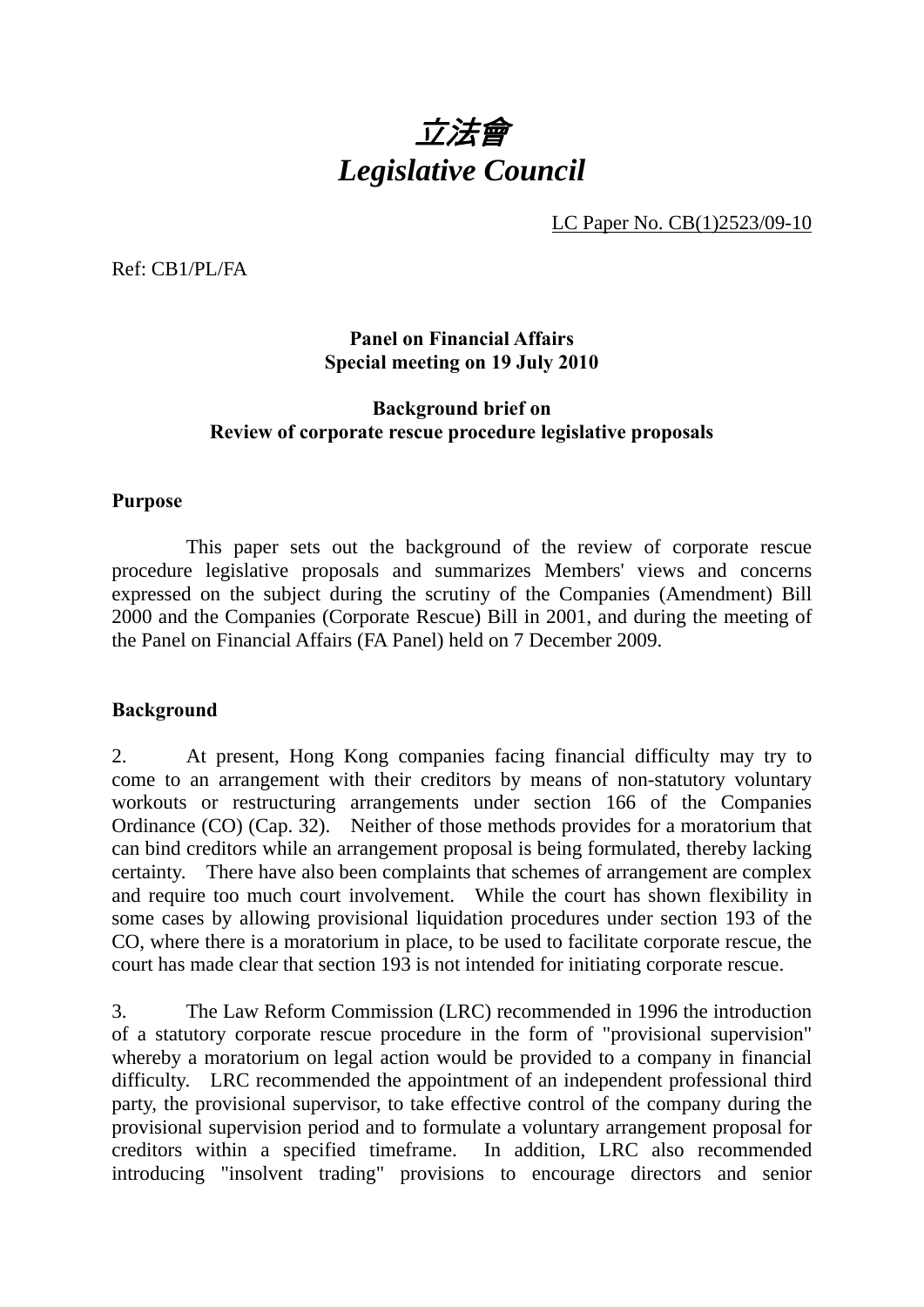management to act on insolvency earlier rather than later by making them personally liable for debts of a company which traded while insolvent.

### **The Companies (Amendment) Bill 2000**

4. The legislative proposals to implement LRC's recommendation on corporate rescue procedure were part of the Companies (Amendment) Bill 2000, which was introduced into the Legislative Council (LegCo) on 19 January 2000. Members of that Bills Committee were generally in support of the rationale behind the corporate rescue and insolvency trading proposals. However, some members expressed doubts on the requirement placed upon a financially troubled company to set aside sufficient funds to settle all arrears of wages, severance pay and other statutory entitlements of its employees as if it were a going concern. These members were concerned that the Bill did not provide flexibility in this regard. They pointed out that even if the employees concerned were willing to assist the company to turn round by trading in their claims for, say, shares of the company, they would not be permitted to do so under the proposed legislative provisions.

5. The Bills Committee suggested that the Administration should consult the Labour Advisory Board (LAB) on the proposal to provide some flexibility to the requirement to settle all arrears due and owed by the company to its employees. Having regard to the time constraint and complexity of the legislative proposals, the Bills Committee recommended that the corporate rescue proposals be excised from the Bill and be fine-tuned for re-submission to LegCo at a later stage.

### **The Companies (Corporate Rescue) Bill in 2001**

6. After consulting LAB and the Protection of Wages on Insolvency Fund (PWIF) Board, the Administration proposed in February 2001 to maintain the original proposal of requiring a company to settle all outstanding arrears that it owed to its employees before starting a statutory corporate rescue operation, as set out in the Companies (Amendment) Bill 2000. The Administration also proposed that certain legislative proposals be revised to take into account the views expressed in the submissions of various professional bodies and trade organizations made to the Bills Committee on Companies (Amendment) Bill 2000. The Administration introduced the Companies (Corporate Rescue) Bill into LegCo on 18 May 2001.

7. Members of the Bills Committee on the Companies (Corporate Rescue) Bill supported the concept of corporate rescue, but expressed doubts about the proposed requirement that, before the commencement of the corporate rescue procedure, either all outstanding wages and liabilities of employees had to be paid or sufficient funds must be provided for in a trust account for the purpose. Members were concerned that as there was no ceiling for such amounts, it was unlikely that a company in financial difficulty would have sufficient money to fulfill the requirement. This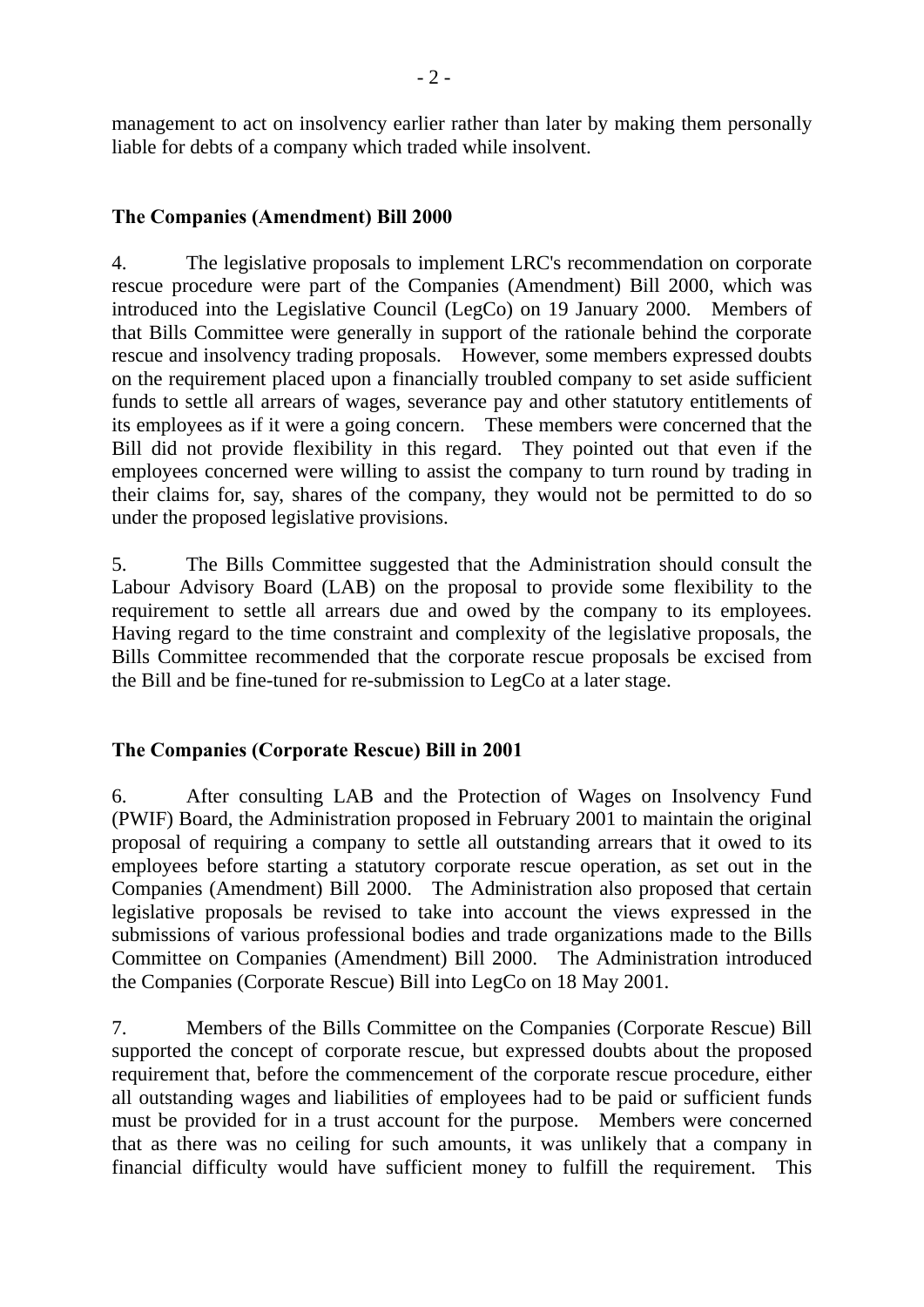requirement might therefore create a substantial obstacle to the commencement of corporate rescue procedure, thus defeating the purpose of the Bill. To address the members' concern, the Administration had proposed that the sum payable to each employee would be capped, and informed the Bills Committee that it would consult the relevant parties on the new proposal.

8. The Administration was also requested to review whether it was appropriate to hold the directors and senior management of a company liable for insolvent trading. Some Members considered that this provision would create practical difficulties and discourage people from being directors and responsible persons of companies. The Bills Committee decided that the scrutiny of the Bill should be held in abeyance to allow time for the Administration to conduct consultation on, and work out the details of, new proposals. Due to the complexity of the legislative proposals and diverse views among stakeholders, the Bill was not enacted and lapsed at the end of the second term of LegCo ending 2004.

# **Review of corporate rescue procedure in 2009**

9. The corporate rescue and insolvent trading proposals were originally scheduled to be reviewed as part of the Phase Two CO rewrite exercise. With the onset of the global financial crisis and the likely increase in companies facing financial difficulties, the Administration announced in January 2009 that it would adopt the recommendation of the Task Force on Economic Challenges to re-consider the introduction of a corporate rescue procedure, ahead of the schedule of the Phase Two CO rewrite.

10. In re-examining the corporate rescue procedure, the Administration has taken into account the following principles:

- (a) Provisional supervision should complement, and not replace, existing restructuring arrangements under the CO and non-statutory arrangements;
- (b) Court involvement should be minimized so as to save costs and time;
- (c) Employees should generally be no worse off than in the case of insolvent liquidation; and
- (d) Consideration should be given to allowing greater involvement of creditors in the rescue process in exchange for their being bound by the moratorium once the process commences and the rescue plan is agreed.

11. On 29 October 2009, the Administration launched a three-month public consultation on the conceptual framework and key issues relating to corporate rescue.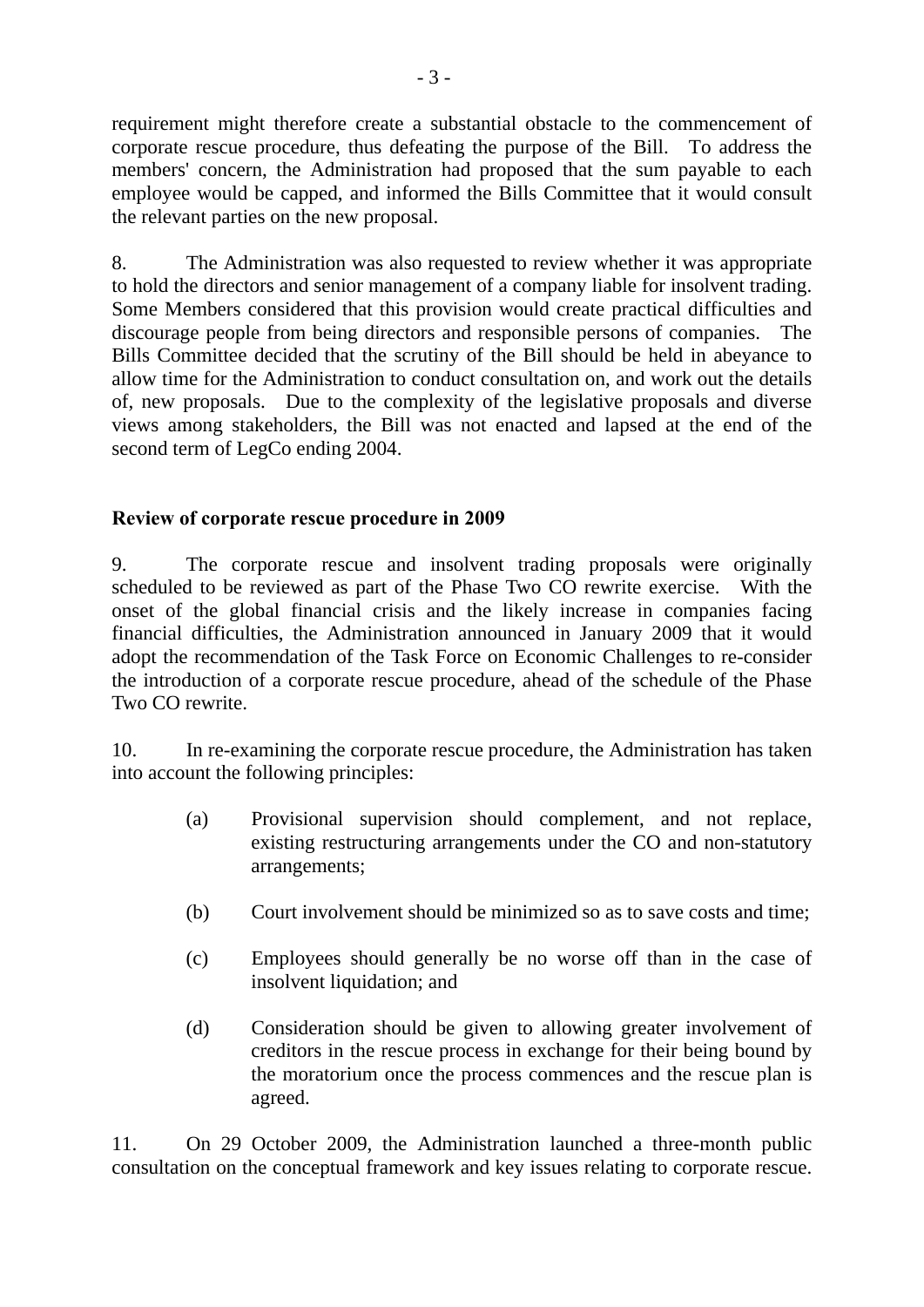A diagrammatic illustration of the proposed operation of provisional supervision is given in the **Appendix<sup>1</sup>**.

# Deliberations of the Panel on Financial Affairs in December 2009

12. The Administration briefed the FA Panel on the corporate rescue procedure proposals on 7 December 2009. Some members expressed concern that the proposed corporate rescue procedure, under which a company or its directors or provisional liquidators or liquidators may initiate provisional supervision by appointing a provisional supervisor, was too costly for small and medium-sized enterprises (SMEs) in financial difficulty. The Administration responded that while SMEs in financial difficulty might be relatively less likely to benefit from the proposed corporate rescue procedure, the proposed procedure aimed to provide an option to bridge the gap of the existing statutory and non-statutory arrangements for companies to survive through financial difficulty. The provisional supervision and the moratorium proposed under the corporate rescue procedure would improve the chances of survival of corporations, as more time would be allowed for the provisional supervisors to work out the voluntary arrangement proposal for approval of the creditors. Preliminary consultation with the business sector indicated that the corporate rescue procedure could help corporations to tide over difficulties during financial crisis.

13. Some members expressed concern about the protection for employees' interests under the proposed corporate rescue procedure, as it was quite common for corporations in liquidation to owe to their employees considerable amount of arrears of wages, severance payments and other statutory entitlements. The Administration responded that it was consulting the public on various options to settle employees' outstanding entitlements, including the proposal put forward in 2003 of capping the trust account amount to mirror that of the Protection of Wages on Insolvency Fund. The Administration assured members that employees' interests would be protected under the proposed corporate rescue procedure by ensuring that their entitlements and rights would not be worse off than in the case of winding up. As the provisional supervisor to be appointed to work out the voluntary arrangement for corporate rescue would be unconnected with the board of directors/management of the corporation concerned, the possibility of abuse by employers or company directors would be minimized.

### **Latest position**

14. The Administration will brief the FA Panel at the meeting on 19 July 2010 on the public feedback on the corporate rescue legislative proposals and the way forward.

<sup>1</sup> 1 The diagram in the **Appendix** is reproduced from Chapter 1 of the Administration's consultation paper on "Review of Corporate Rescue Procedure Legislative Proposals" published on 29 October 2009.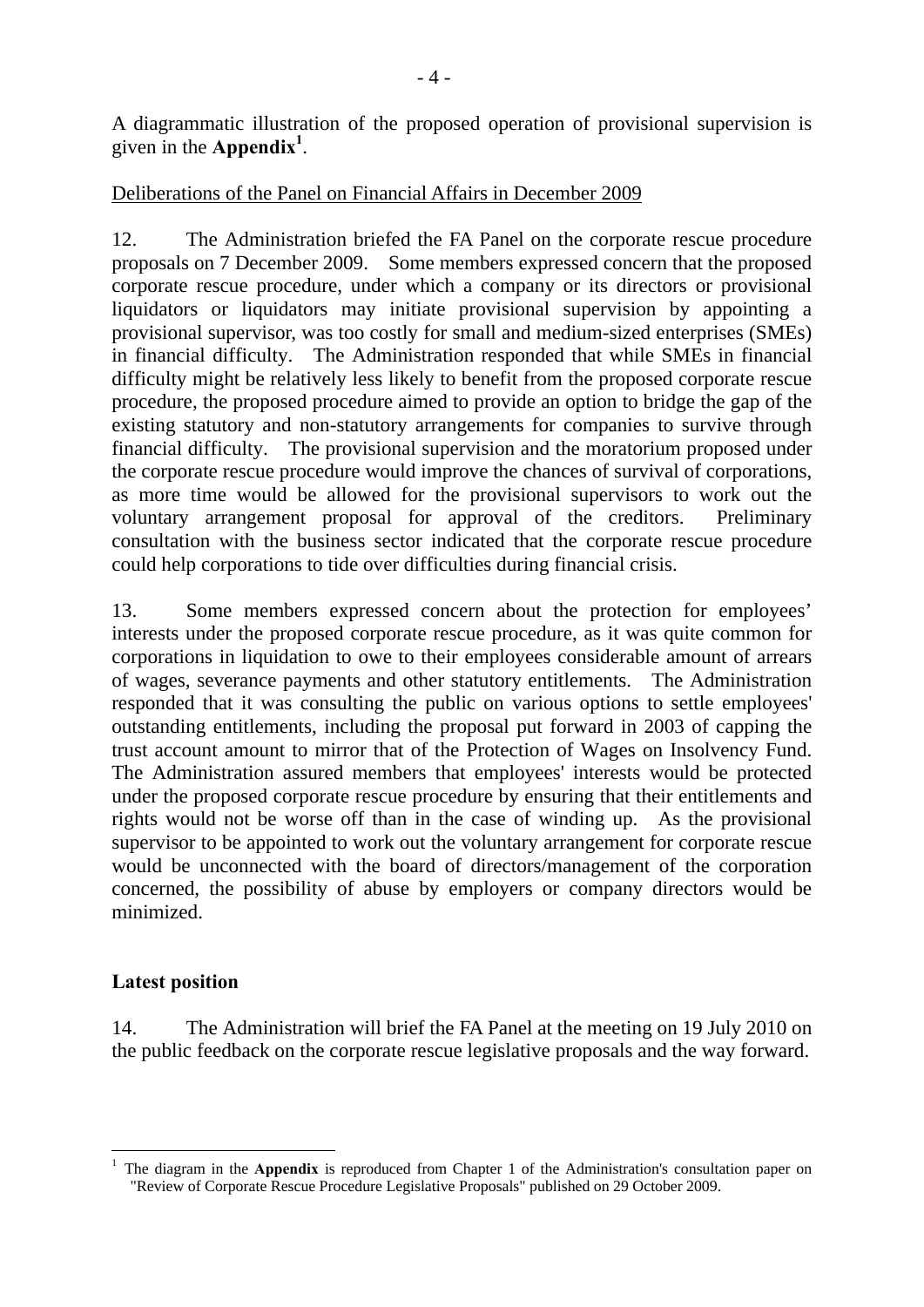### **Relevant papers**

15. Relevant papers are available at the following links:

Information note on introduction of statutory corporate rescue procedure in Hong Kong — report on consultation on the proposed flexibility on the settlement of outstanding wages and other entitlements http://www.legco.gov.hk/yr00-01/english/panels/fa/papers/a522e03.pdf

LegCo Brief on Companies (Corporate Rescue) Bill http://www.legco.gov.hk/yr00-01/english/bc/bc12/general/b40\_brf.pdf

Minutes of House Committee meeting on 7 December 2001 (paragraphs 45 to 48)

http://www.legco.gov.hk/yr01-02/english/hc/minutes/hc011207.pdf

Hon Paul CHAN's question on corporate rescue procedure raised at the Council meeting on 13 May 2009 http://www.info.gov.hk/gia/general/200905/13/P200905130151.htm

Information note on public consultation on the review of corporate rescue procedure legislative proposals http://www.legco.gov.hk/yr09-10/english/panels/fa/papers/facb1-191-1-e.pdf

 Minutes of FA Panel meeting on 7 December 2009 http://www.legco.gov.hk/yr09-10/english/panels/fa/minutes/fa20091207.pdf

Council Business Division Legislative Council Secretariat 13 July 2010